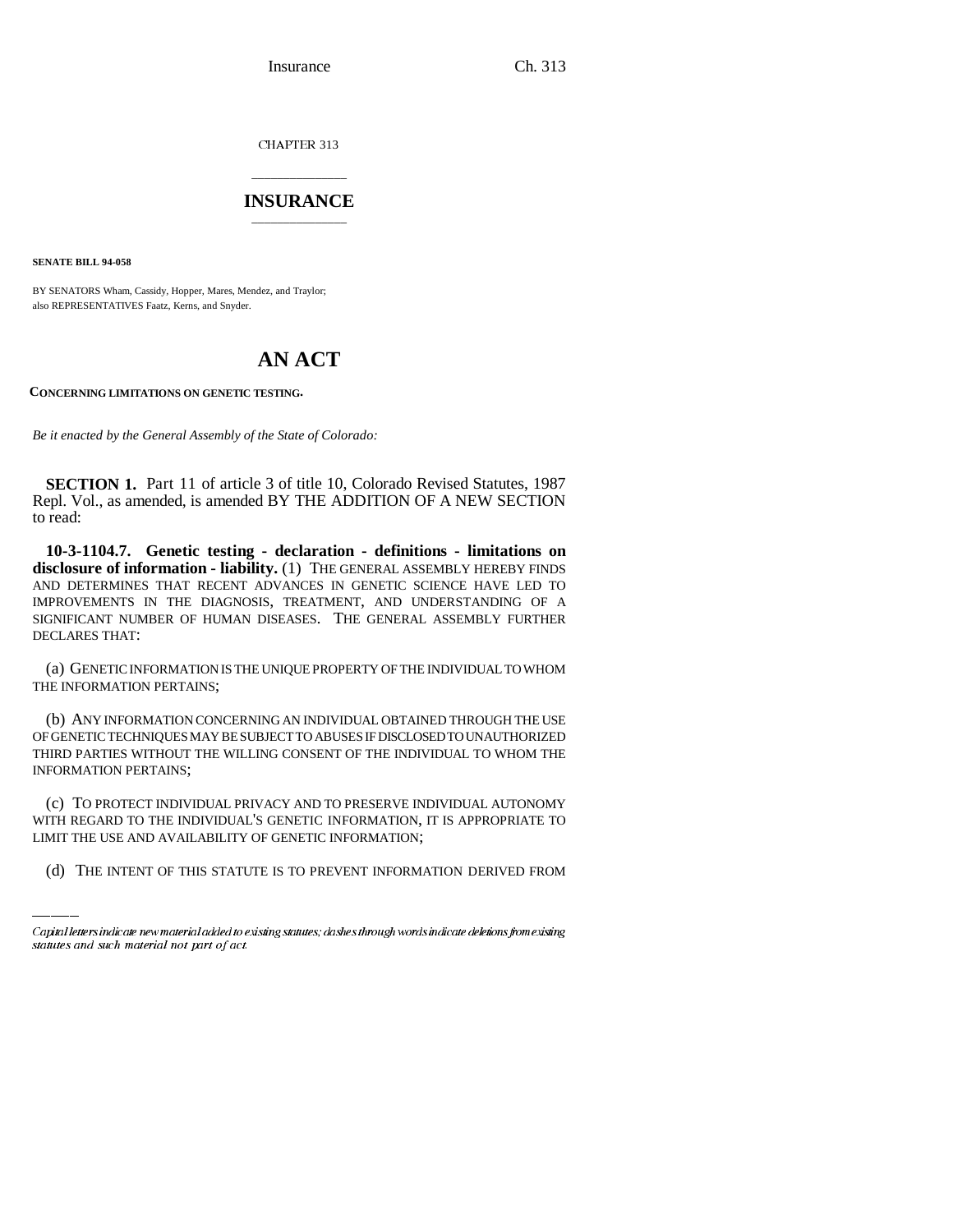#### Ch. 313 Insurance

GENETIC TESTING FROM BEING USED TO DENY ACCESS TO HEALTH CARE INSURANCE, GROUP DISABILITY INSURANCE, OR LONG-TERM CARE INSURANCE COVERAGE.

### (2) FOR THE PURPOSES OF THIS SECTION:

(a) "ENTITY" MEANS ANY SICKNESS AND ACCIDENT INSURANCE COMPANY, HEALTH MAINTENANCE ORGANIZATION, NONPROFIT HOSPITAL, MEDICAL-SURGICAL AND HEALTH SERVICE CORPORATION, OR OTHER ENTITY THAT PROVIDES HEALTH CARE INSURANCE, GROUP DISABILITY INSURANCE, OR LONG-TERM CARE INSURANCE COVERAGE AND IS SUBJECT TO THE JURISDICTION OF THE COMMISSIONER OF INSURANCE.

(b) "GENETIC TESTING" MEANS ANY LABORATORY TEST OF HUMAN DNA, RNA, OR CHROMOSOMES THAT IS USED TO IDENTIFY THE PRESENCE OR ABSENCE OF ALTERATIONS IN GENETIC MATERIAL WHICH ARE ASSOCIATED WITH DISEASE OR ILLNESS. "GENETIC TESTING" INCLUDES ONLY SUCH TESTS AS ARE DIRECT MEASURES OF SUCH ALTERATIONS RATHER THAN INDIRECT MANIFESTATIONS THEREOF.

(3) (a) INFORMATION DERIVED FROM GENETIC TESTING SHALL BE CONFIDENTIAL AND PRIVILEGED. ANY RELEASE, FOR PURPOSES OTHER THAN DIAGNOSIS, TREATMENT, OR THERAPY, OF GENETIC TESTING INFORMATION THAT IDENTIFIES THE PERSON TESTED WITH THE TEST RESULTS RELEASED REQUIRES SPECIFIC WRITTEN CONSENT BY THE PERSON TESTED.

(b) ANY ENTITY THAT RECEIVES INFORMATION DERIVED FROM GENETIC TESTING MAY NOT SEEK, USE, OR KEEP THE INFORMATION FOR ANY NONTHERAPEUTIC PURPOSE OR FOR ANY UNDERWRITING PURPOSE CONNECTED WITH THE PROVISION OF HEALTH CARE INSURANCE, GROUP DISABILITY INSURANCE, OR LONG-TERM CARE INSURANCE COVERAGE.

(4) NOTWITHSTANDING THE PROVISIONS OF SUBSECTION (3) OF THIS SECTION, IN THE COURSE OF A CRIMINAL INVESTIGATION OR A CRIMINAL PROSECUTION, AND TO THE EXTENT ALLOWED UNDER THE FEDERAL OR STATE CONSTITUTION, ANY PEACE OFFICER, DISTRICT ATTORNEY, OR ASSISTANT ATTORNEY GENERAL, OR A DESIGNEE THEREOF, MAY OBTAIN INFORMATION DERIVED FROM GENETIC TESTING REGARDING THE IDENTITY OF ANY INDIVIDUAL WHO IS THE SUBJECT OF THE CRIMINAL INVESTIGATION OR PROSECUTION FOR USE EXCLUSIVELY IN THE CRIMINAL INVESTIGATION OR PROSECUTION WITHOUT THE CONSENT OF THE INDIVIDUAL BEING TESTED.

(5) NOTWITHSTANDING THE PROVISIONS OF SUBSECTION (3) OF THIS SECTION, ANY RESEARCH FACILITY MAY USE THE INFORMATION DERIVED FROM GENETIC TESTING FOR SCIENTIFIC RESEARCH PURPOSES SO LONG AS THE IDENTITY OF ANY INDIVIDUAL TO WHOM THE INFORMATION PERTAINS IS NOT DISCLOSED TO ANY THIRD PARTY; EXCEPT THAT THE INDIVIDUAL'S IDENTITY MAY BE DISCLOSED TO THE INDIVIDUAL'S PHYSICIAN IF THE INDIVIDUAL CONSENTS TO SUCH DISCLOSURE IN WRITING.

(6) THIS SECTION DOES NOT LIMIT THE AUTHORITY OF A COURT OR ANY PARTY TO A PARENTAGE PROCEEDING TO USE INFORMATION OBTAINED FROM GENETIC TESTING FOR PURPOSES OF DETERMINING PARENTAGE PURSUANT TO SECTION 13-25-126, C.R.S.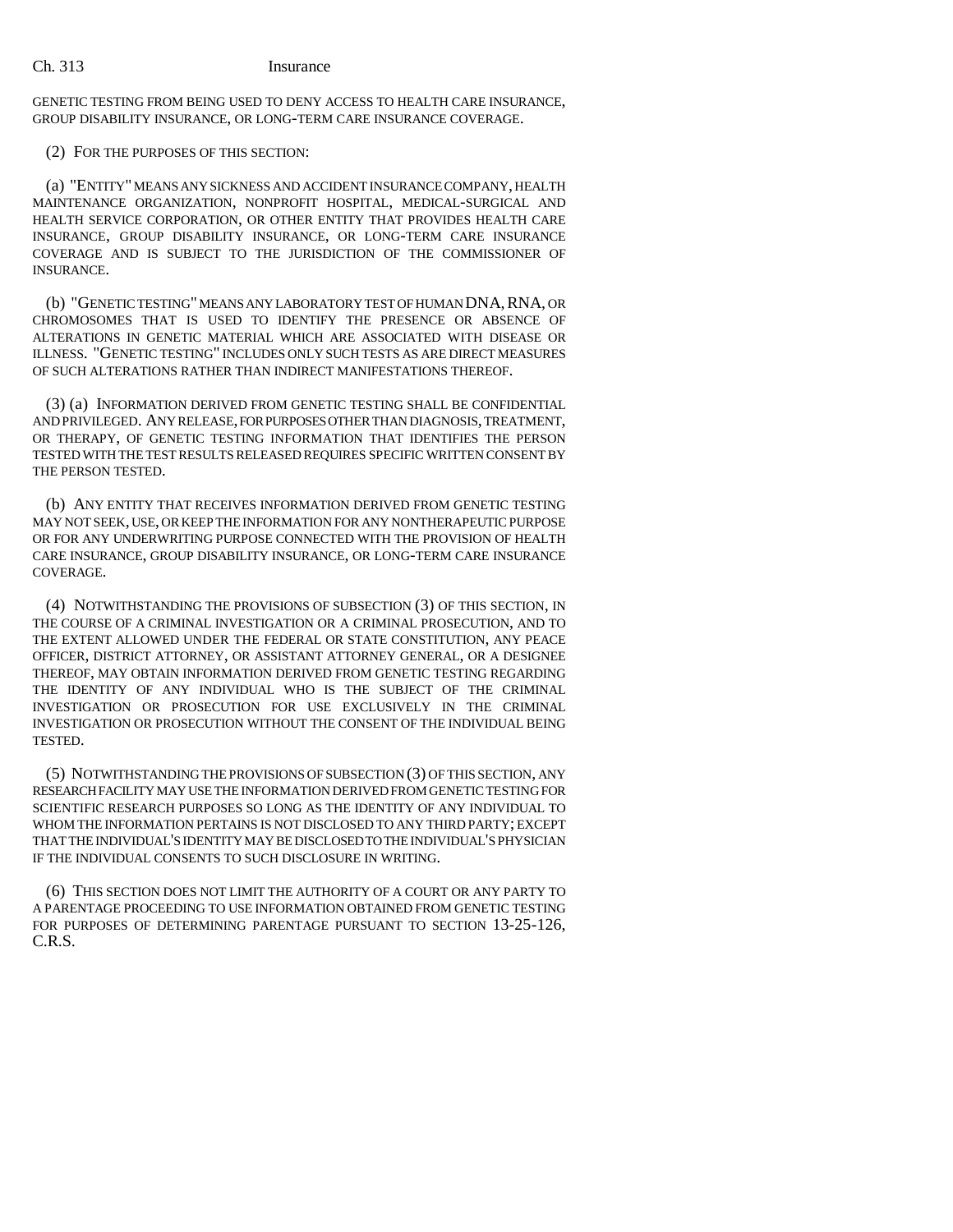#### Insurance Ch. 313

(7) THIS SECTION DOES NOT LIMIT THE AUTHORITY OF A COURT OR ANY PARTY TO A PROCEEDING THAT IS SUBJECT TO THE LIMITATIONS OF PART 5 OF ARTICLE 64 OF TITLE 13, C.R.S., TO USE INFORMATION OBTAINED FROM GENETIC TESTING FOR PURPOSES OF DETERMINING THE CAUSE OF DAMAGE OR INJURY.

(8) THIS SECTION DOES NOT LIMIT THE AUTHORITY OF THE STATE BOARD OF PAROLE TO REQUIRE ANY OFFENDER WHO IS INVOLVED IN A SEXUAL ASSAULT TO SUBMIT TO BLOOD TESTS AND TO RETAIN THE RESULTS OF SUCH TESTS ON FILE AS AUTHORIZED UNDER SECTION 17-2-201 (5) (g), C.R.S.

(9) THIS SECTION DOES NOT LIMIT THE AUTHORITY GRANTED THE STATE DEPARTMENT OF HEALTH, THE STATE BOARD OF HEALTH, OR LOCAL DEPARTMENTS OF HEALTH PURSUANT TO SECTION 25-1-122, C.R.S.

(10) THIS SECTION DOES NOT APPLY TO THE PROVISION OF LIFE INSURANCE OR INDIVIDUAL DISABILITY INSURANCE.

(11) ANY VIOLATION OF THIS SECTION IS AN "UNFAIR PRACTICE", AS DEFINED IN SECTION 10-3-1104 (1), AND IS SUBJECT TO THE PROVISIONS OF SECTIONS 10-3-1106 TO 10-3-1113.

(12) ANY INDIVIDUAL WHO IS INJURED BY AN ENTITY'S VIOLATION OF THIS SECTION MAY RECOVER IN A COURT OF COMPETENT JURISDICTION THE FOLLOWING REMEDIES:

(a) EQUITABLE RELIEF, WHICH MAY INCLUDE A RETROACTIVE ORDER, DIRECTING THE ENTITY TO PROVIDE HEALTH INSURANCE, GROUP DISABILITY INSURANCE, OR LONG-TERM CARE INSURANCE COVERAGE, WHICHEVER IS APPROPRIATE, TO THE INJURED INDIVIDUAL UNDER THE SAME TERMS AND CONDITIONS AS WOULD HAVE APPLIED HAD THE VIOLATION NOT OCCURRED; AND

(b) AN AMOUNT EQUAL TO ANY ACTUAL DAMAGES SUFFERED BY THE INDIVIDUAL AS A RESULT OF THE VIOLATION.

(13) THE PREVAILING PARTY IN AN ACTION UNDER THIS SECTION MAY RECOVER COSTS AND REASONABLE ATTORNEY FEES.

**SECTION 2.** The introductory portion to 10-3-1108 (1), Colorado Revised Statutes, 1987 Repl. Vol., is amended to read:

**10-3-1108. Orders.** (1) If, after a hearing conducted under section 10-3-1107, the commissioner determines that the person charged has engaged in an unfair method of competition or an unfair or deceptive act or practice, he THE COMMISSIONER shall reduce his THE findings to writing and shall issue and cause to be served on such person a copy of such findings and an order requiring such person to cease and desist from engaging in such method of competition, act, or practice, and, if such act or practice is a violation of section 10-3-1104, 10-3-1104.7, 10-3-1105, or 10-18-105, the commissioner may, at his OR HER discretion, order any one or more of the following: